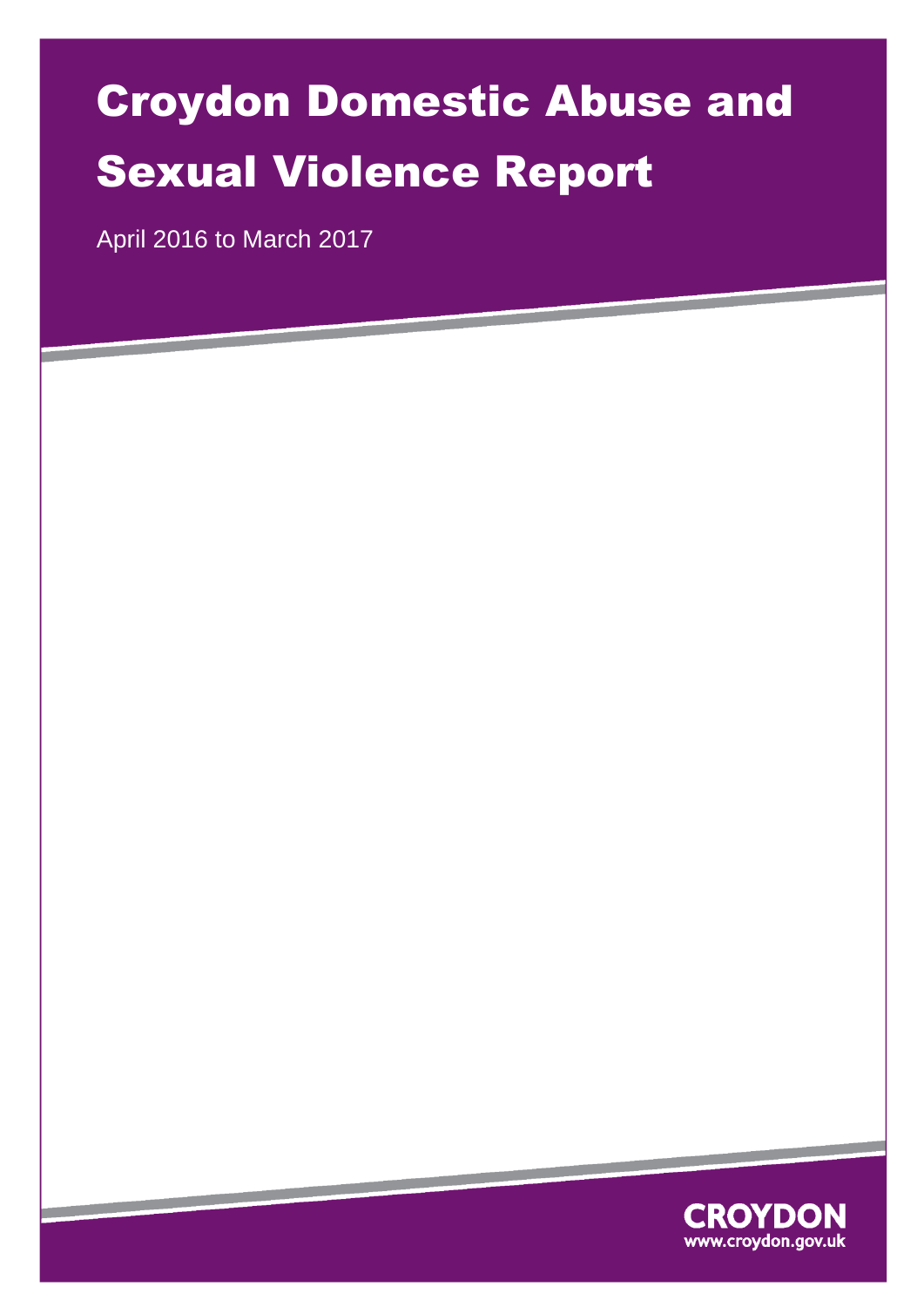# **Contents**

| $1_{-}$ |  |
|---------|--|
|         |  |
|         |  |
|         |  |
|         |  |
|         |  |
|         |  |
|         |  |
|         |  |
| 2.      |  |
|         |  |
|         |  |
|         |  |
|         |  |
|         |  |
| 3.      |  |
|         |  |
|         |  |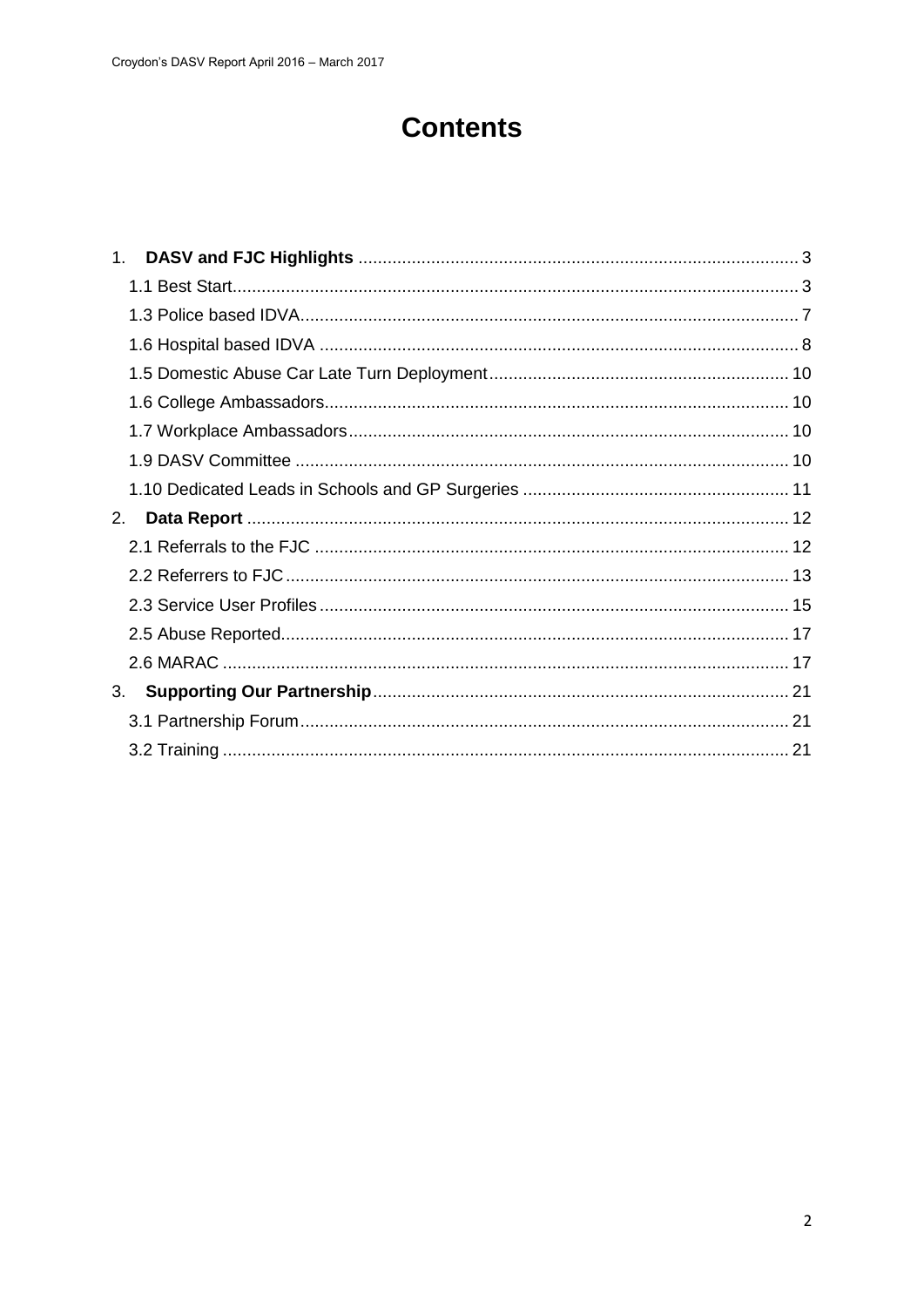# **1. DASV and FJC Highlights**

<span id="page-2-0"></span>Tackling Domestic Abuse and Sexual Violence (DASV) is one of the Council's key priorities and Croydon's vision is for those living and working in the borough to reduce the incidence of DASV by challenging behaviour and addressing the underlying attitudes and causes.

This report summarises the data and work completed in the last year, in accordance with Croydon's Domestic Abuse and Sexual Violence 2015-2018 strategy and the 2013-2017 mayoral strategy on Violence against Women and Girls (VAWG).

Croydon's approach is a hub and spoke model, with the FJC as the central hub, providing a drop service. In the last year there has been an increase in providing community based support with IDVAs at Croydon University Hospital and within the Police as well as the creation of three Best Start Domestic Abuse Advisor roles covering the borough.

#### <span id="page-2-1"></span>**1.1 Best Start**

Since September 2016, the community based domestic abuse support has expanded to include three Best Start domestic abuse advisors working across Croydon's 3 planning areas (localities). Their role is to change attitudes and beliefs towards domestic abuse, increase the number of people affected by DASV accessing support and further embed the message that DASV is everybody's business.

This is achieved by:

- Providing a flexible and accessible domestic abuse service, involving the completion of risk assessments on DASV victims and making appropriate referrals
- Engaging communities in changing attitudes and encouraging people to help themselves and each other by attending and participating in community events
- Providing advice and support to universal provisions such as GPs, community and faith groups and early years settings, creating an holistic approach to supporting individuals and families
- Delivering training within localities
- Providing short term interventions to standard/medium risk victims of DASV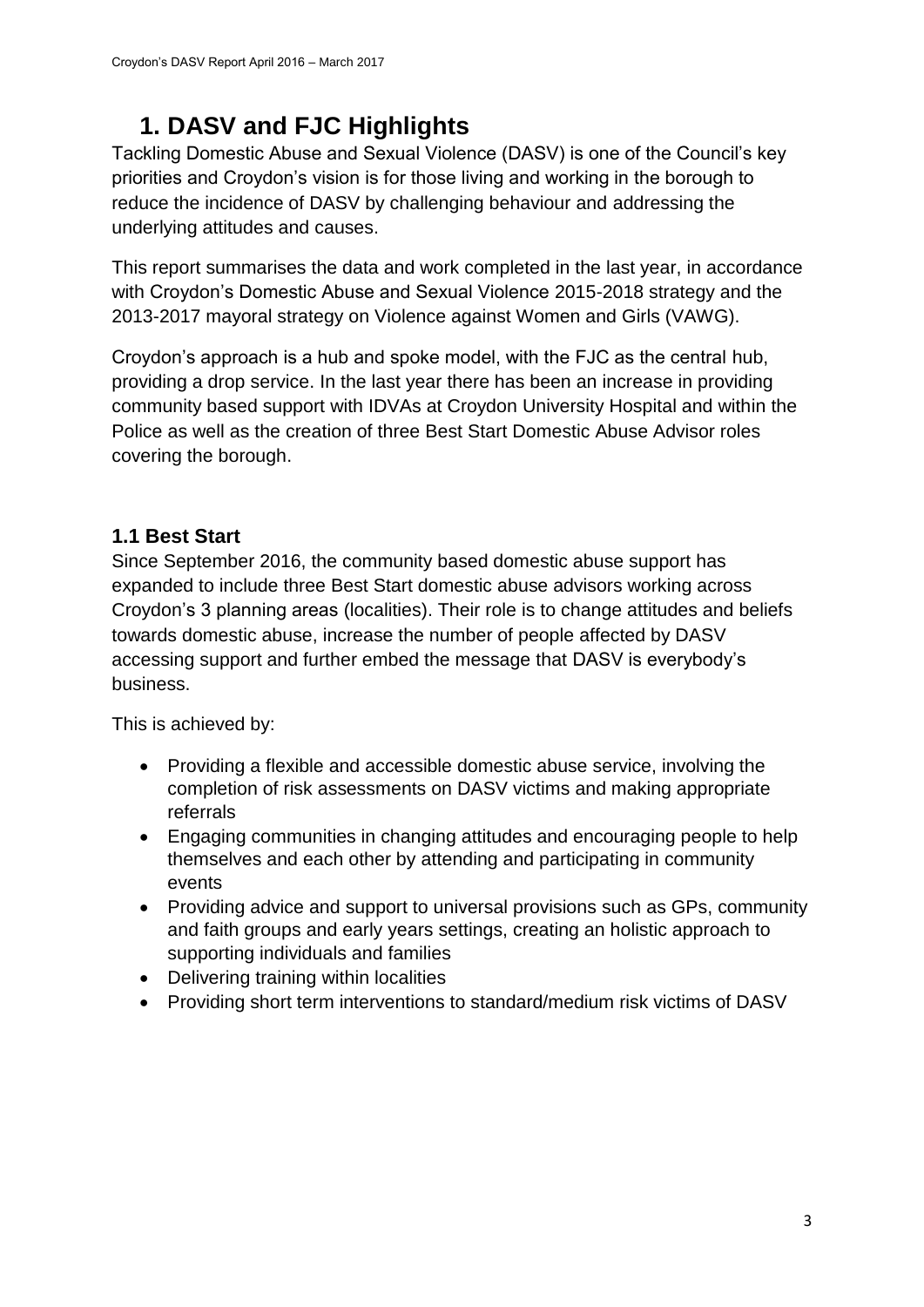#### **Example of providing support and advice within the community:**

*A referral was received from a GP. The client shared a history of domestic abuse which involved coercive control that had left the client in fear believing that her husband (the alleged perpetrator) was able to hear all her conversations through her phone even when she was not on a call to him. He would follow her to all her appointments and controlled all her finances and phone calls. The GP and Best Start domestic abuse advisor agreed to carry out a needs and risk assessment and an appointment was made for the client to attend the medical centre. The Best Start domestic abuse advisor carried out the assessment in the GP's room and the client was found to be at high risk, warranting a MARAC referral and was then able to receive the support she needed.*

Please note that the data for the Best Start Domestic Abuse Advisors is for not for a full year as this is a new project, with time required to establish the roles within the community.

There were a total of 251 contacts across the three planning areas during the six month period.



#### **Figure 1**

Source: Best Start Trackers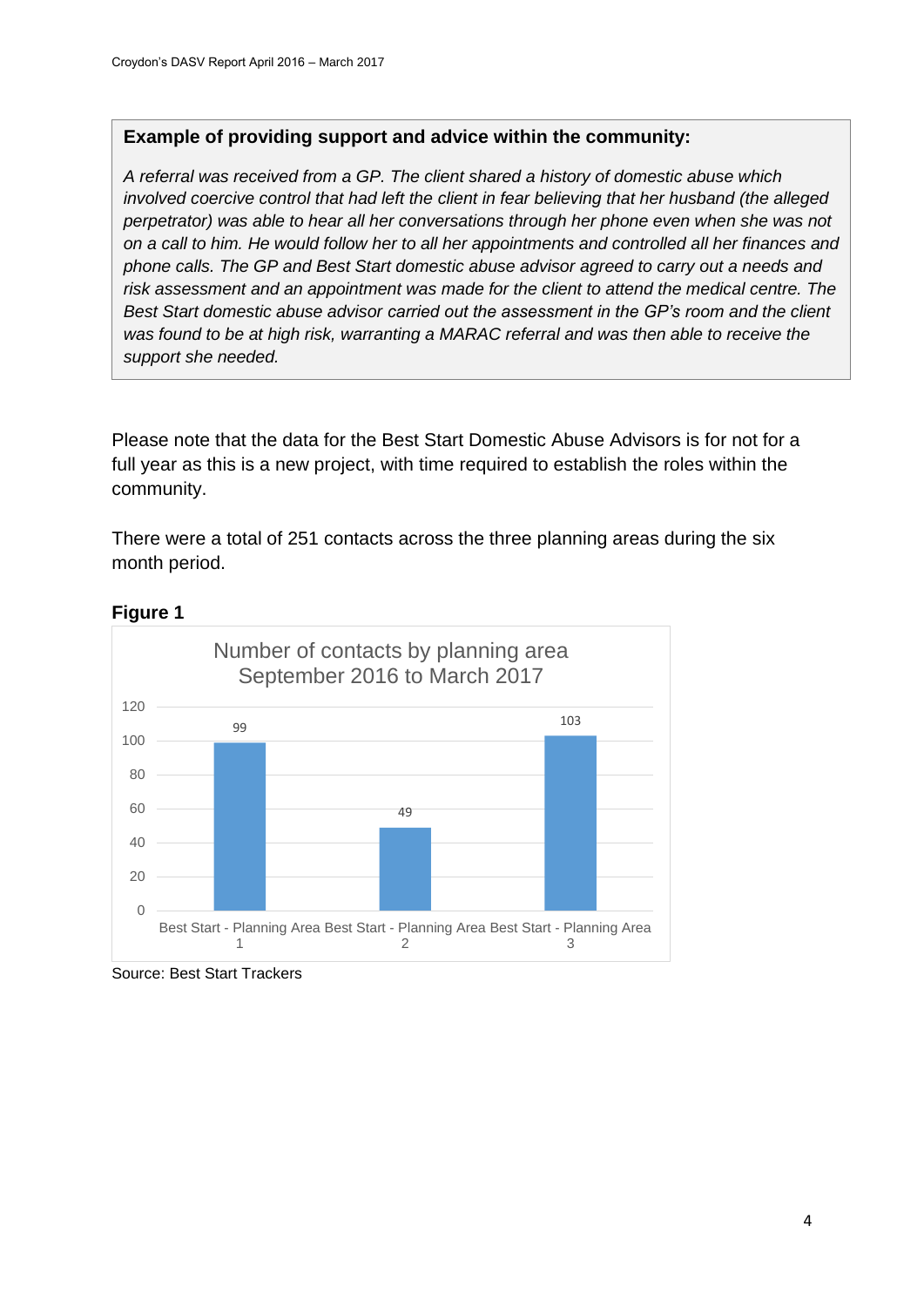



Source: Best Start Trackers





Source: Best Start Trackers

Figure 3 demonstrates the breadth of service offered by the Best Start Domestic Abuse Advisors, with case consultation being the most frequently offered service.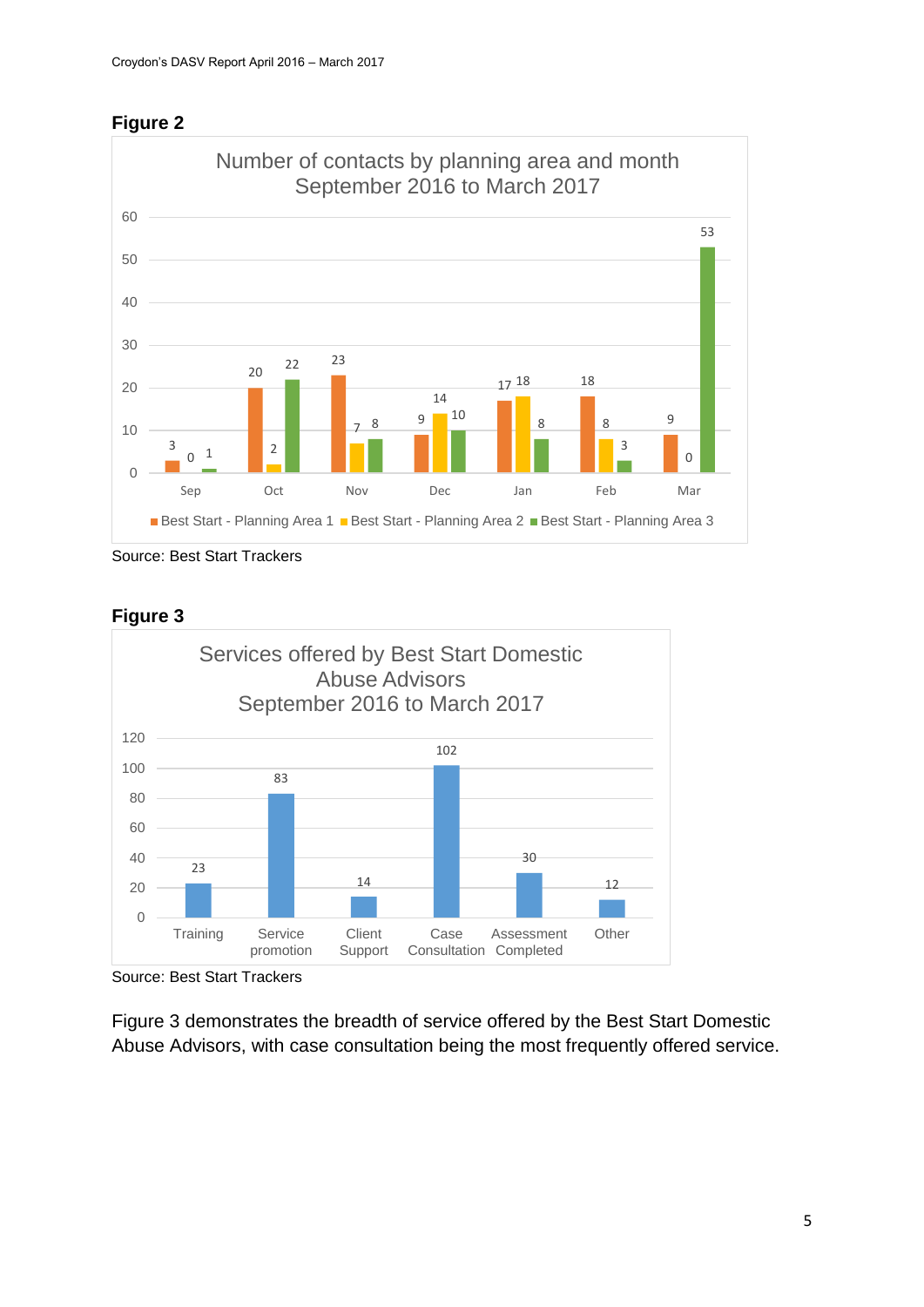#### **Figure 4**



Source: Best Start Trackers

The majority of referrals received by the Best Start domestic abuse advisors from Best Start practitioners and through community outreach.

#### **Example of providing support and advice to universal services:**

*Example: A Best Start Group worker contacted the domestic abuse advisor for support around DASV in relation to a parent who had approached her regarding issues she was having with child contact between her child and ex-partner. The Best Start worker shared that she suspected that there was domestic abuse as he was using coercive control regarding the contact arrangements, intimidating the parent with the use of a solicitor's letters. Following the case discussion, advice was given to the Best Start Worker on how best to respond to the parent and to also offer further support through a risk and needs assessment with the domestic abuse advisor. This was a result of increased awareness of issues around DASV through discussions held at the hub where the worker was present which gave the worker the knowledge to be able to identify the risk and need for support.* 

#### **1.2 MASH based IDVA**

Having an IDVA based in MASH increases the understanding of DASV throughout the professional network, whilst contributing to the improvement of information sharing and promoting Croydon's DASV Strategy. This is a pilot which aims to increase the efficiency and response where risk is assessed as high, as well as ensuring the earlier identification of victims of DASV.

The IDVA based in MASH contributes to the management and assessment of risk and vulnerability for adults and children regarding DASV. Additionally, the IDVA contributes to MASH intelligence sharing and daily triage.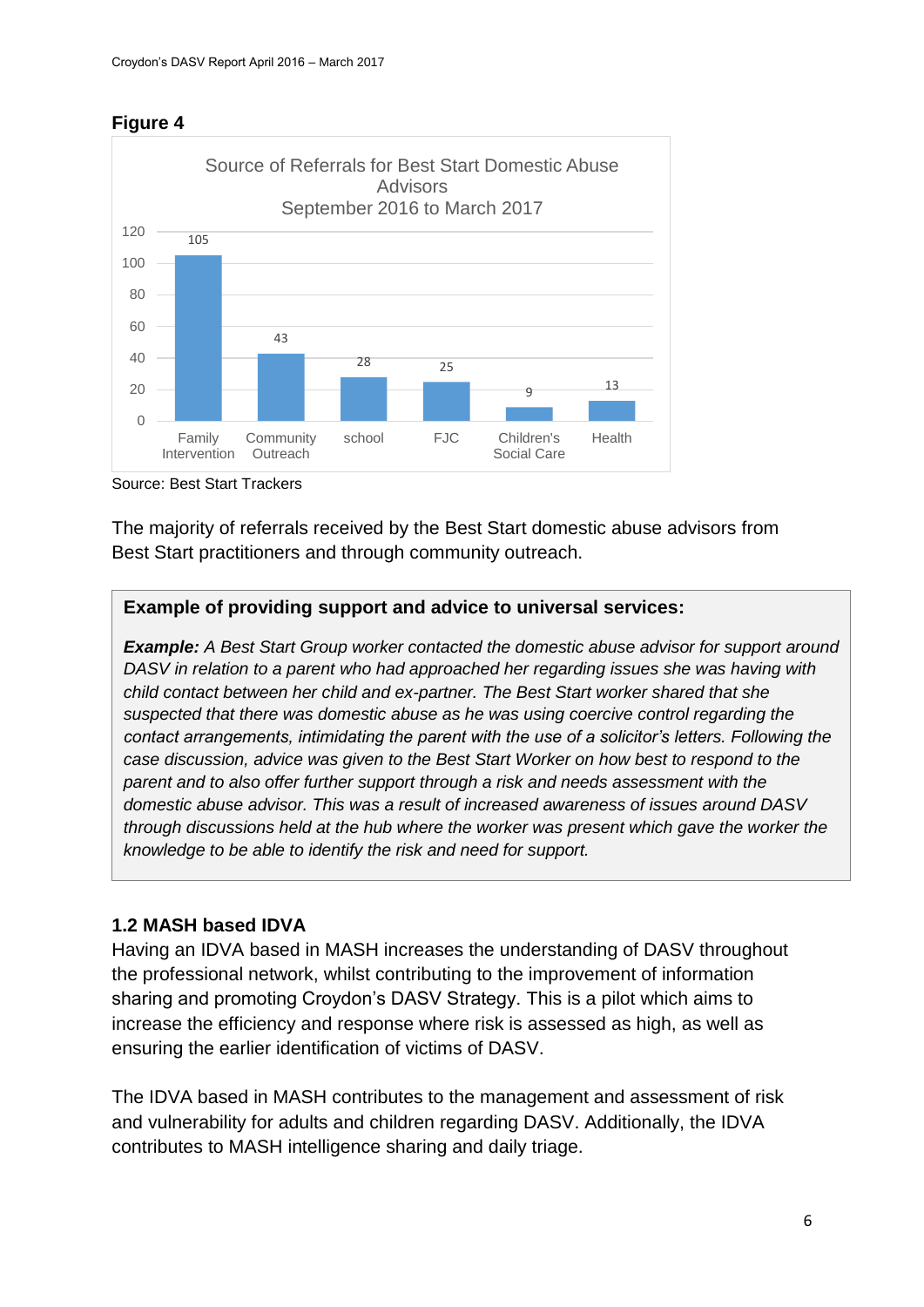

**Figure 5**

Source: MASH IDVA Tracker

Figure 5 shows that in the first six months of the pilot 105 domestic abuse and sexual violence cases have been discussed within MASH.

#### <span id="page-6-0"></span>**1.3 Police based IDVA**

The police based IDVA supports individuals experiencing domestic abuse and sexual violence by developing safety plans and working in close partnership with the police. The IDVA provides rapid response to victims where uniformed officers have identified an immediate need for support and advice.

Additionally, the IDVA works in partnership with the police in identifying repeat, prolific perpetrators.

#### **Example of partnership working with the police:**

*The IDVA based within Croydon's policing team was called out by the police to carry out an urgent assessment, the client had been a victim of domestic abuse since the beginning of their 20 year relationship; the client and her daughter were both petrified. After time working with the client she regained her confidence and her daughter's behaviour improved. The IDVA attended court with the family where both mother and daughter gave evidence. The family are now living life free of abuse and doing really well.* 

*IDVA: "It was a pleasure working so closely with this family and seeing them go from strength to strength."*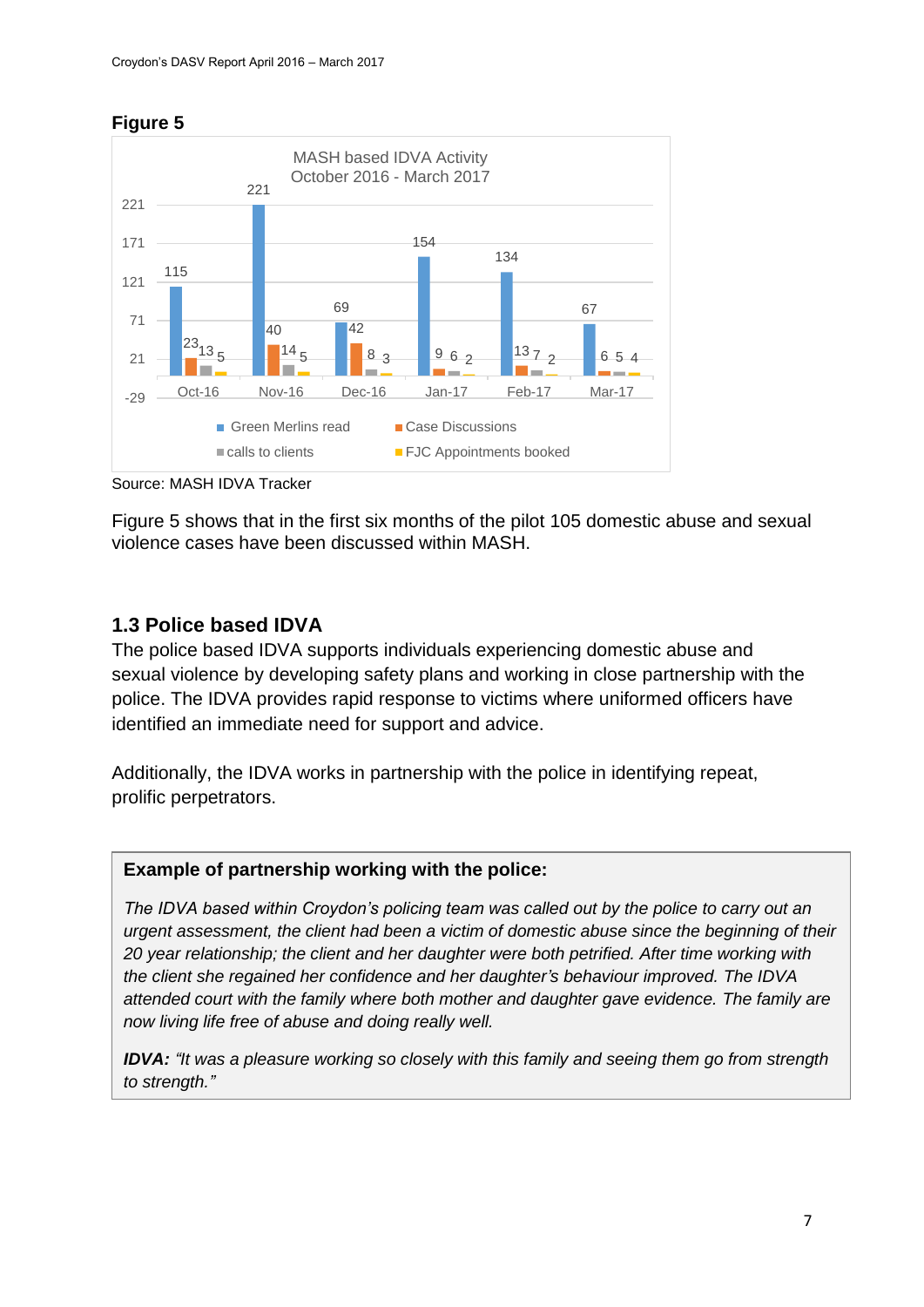



Source: Police IDVA Trackers

Please note figure 6 is only for a three month period, when the role was first established.

#### <span id="page-7-0"></span>**1.6 Hospital based IDVA**

The IDVA within Croydon University Hospital has supported hospital staff on how to approach the subject of domestic abuse with patients and completed assessments for those who have disclosed abuse. This has proved invaluable as an immediate response to support patients who could have otherwise lost impetus to seek support once they have left the hospital.

The hospital setting has offered an alternative safe location for patients who are victims of domestic abuse, especially if their movements are excessively monitored by the perpetrator as a hospital is not an obvious site for independent support.

The success of this post and the post holder has resulted in the hospital continuing with this position.

Table 1 shows that 52% of referrals received by the hospital based IDVA have children.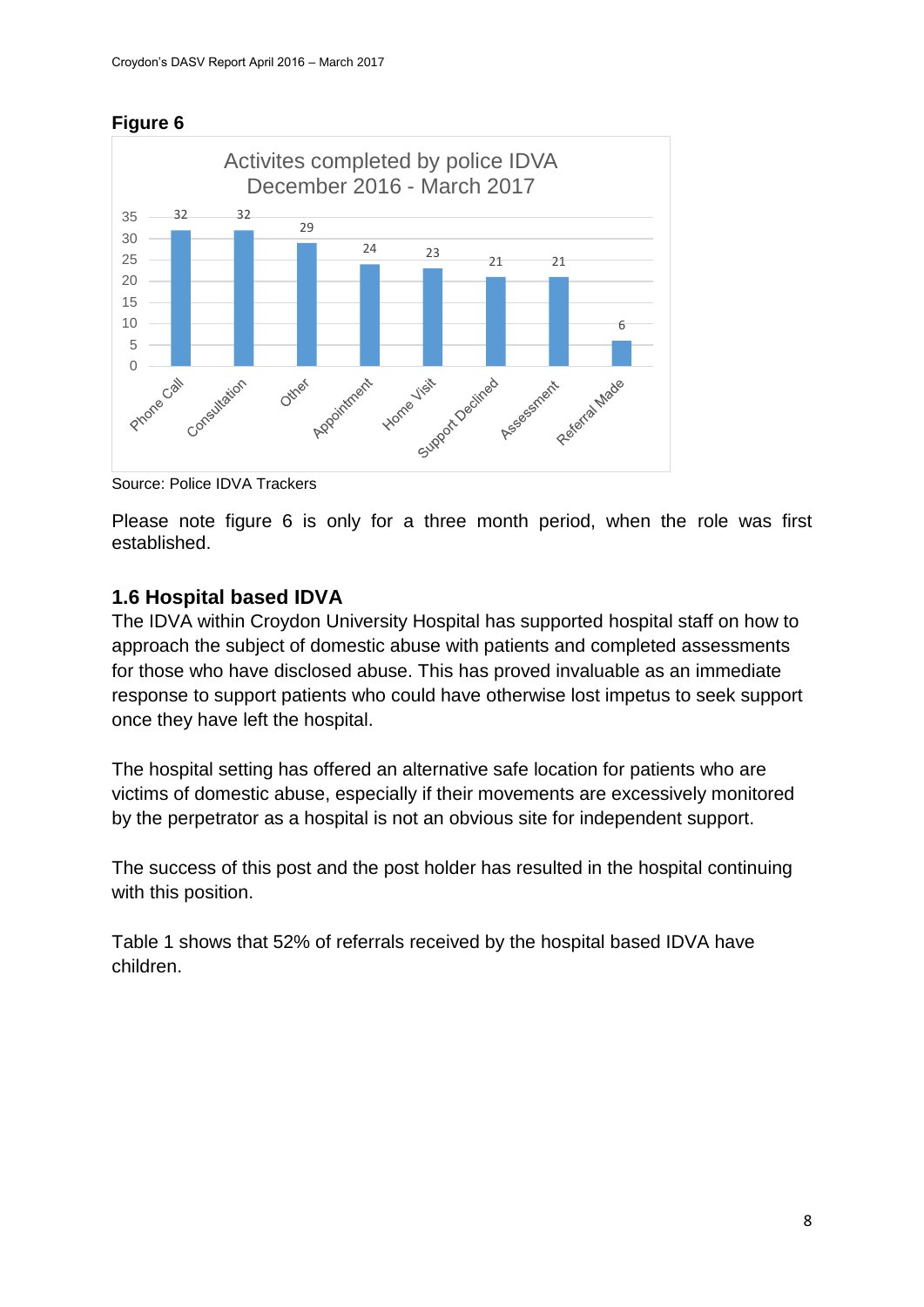| <b>Month</b> | <b>No. Referrals</b> | % with children |
|--------------|----------------------|-----------------|
| May          | 8                    | 63%             |
| Jun          | 11                   | 64%             |
| Jul          | 11                   | 64%             |
| Aug          | 6                    | 67%             |
| Sep          | 14                   | 50%             |
| Oct          | 22                   | 41%             |
| Nov          | 19                   | 47%             |
| Dec          | 11                   | 18%             |
| Jan          | 18                   | 39%             |
| Feb          | 11                   | 64%             |
| Mar          | 16                   | 56%             |

#### **Table 1**

Source: Monthly records completed by IDVA at CUH

#### **Example of providing immediate response to a patient:**

*A female who had contracted a STI from her partner. Upon seeking medical assistance, disclosed pressure from her partner to be exposed to additional sexual partners; unwanted use of sex toys and unwanted exposure to certain form of pornographic materials. This patient also disclosed pressure to conform to specific sex acts that she did not consent to and was causing her physical/emotional injury. Referred to MARAC and offered safety planning advice and therapeutic support from the Freedom Programme. Client now has a wider support network and will build on her understanding of domestic abuse, to empower her to be within a healthy relationship.*

#### **Example of supporting a member of staff:**

*Female employee of Health Trust affected by harassment at place of work by a former partner, involving serious threats to her life. Previous history of various types of abuse within former relationship and police/court involvement. Upon a Restraining Order expiring, the harassment re-commenced. Joint working with Occupational Health, HR and respective manager around risk assessments (home/work); support issues within workplace; accommodation and external therapeutic support offered via the Freedom Programme. Client now feeling very well supported; safe and able to move on to fuller independence.*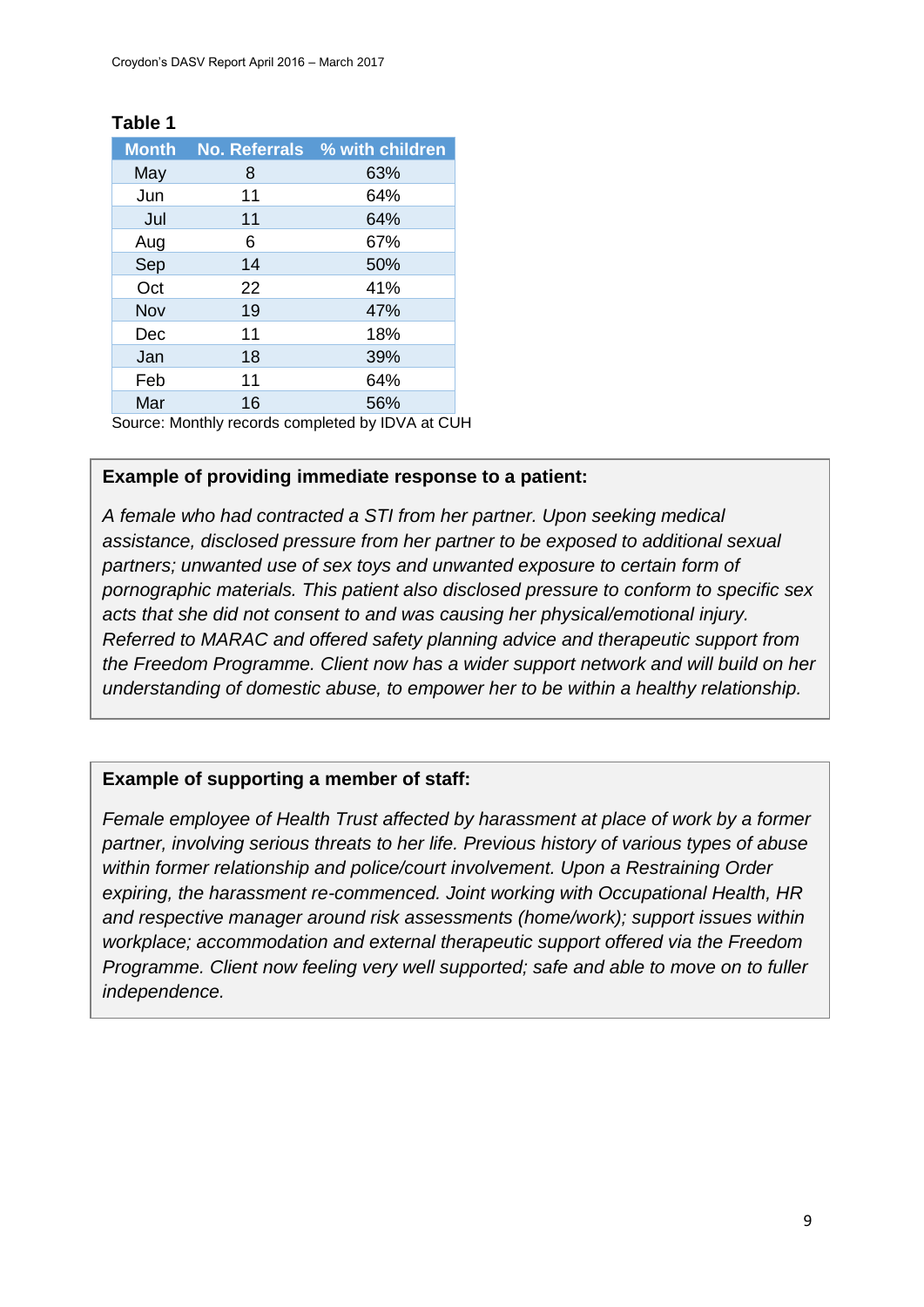#### <span id="page-9-0"></span>**1.5 Domestic Abuse Rapid Response**

The partnership piloted an 'On Call' IDVA and Detective Constable to staff a domestic abuse car. This was used during the Euros 2016 in June and July for 18 late turns, including the final and all semi-finals.

Following the success, it was further piloted for six weeks in January, on a Thursday and Friday evening in order to provide enhanced response to victims of domestic abuse. The role of the car can be re-established should demand require, such as during other sporting events.

#### <span id="page-9-1"></span>**1.6 College Ambassadors**

Croydon college ambassadors have been trained this year to increase awareness of domestic abuse in the College and build confidence in themselves and other students who may be affected by DASV. This is primarily about being available to share relevant information and encouraging the students to access services that would manage their risks. Croydon College is committed to continuing this programme and the current students will be instrumental in recruiting a new cohort of ambassadors for the new academic year, increasing the programme annually. As a result of their training, they are running two awareness sessions to public health and social care students at the end of the academic year.

#### <span id="page-9-2"></span>**1.7 Workplace Ambassadors**

A group of workplace domestic abuse ambassadors support colleagues in Croydon Council who are experiencing or are affected by domestic abuse and/or sexual violence. This is a new initiative to build on the DASV HR policy last year. The ambition for 2017-2018 is to roll this offer out to other council locations and further fulfil the council's obligation to safeguard its employees.

#### <span id="page-9-3"></span>**1.9 DASV Committee**

A DASV committee was established in early 2017 to bring together the strategic priorities of the Adults and Children's Safeguarding boards and the Safer Croydon Partnership. The committee is chaired by the lead member for Communities, Safety and Justice and is attended by managers from key agencies and services whose remit has a direct impact on the DASV Strategy.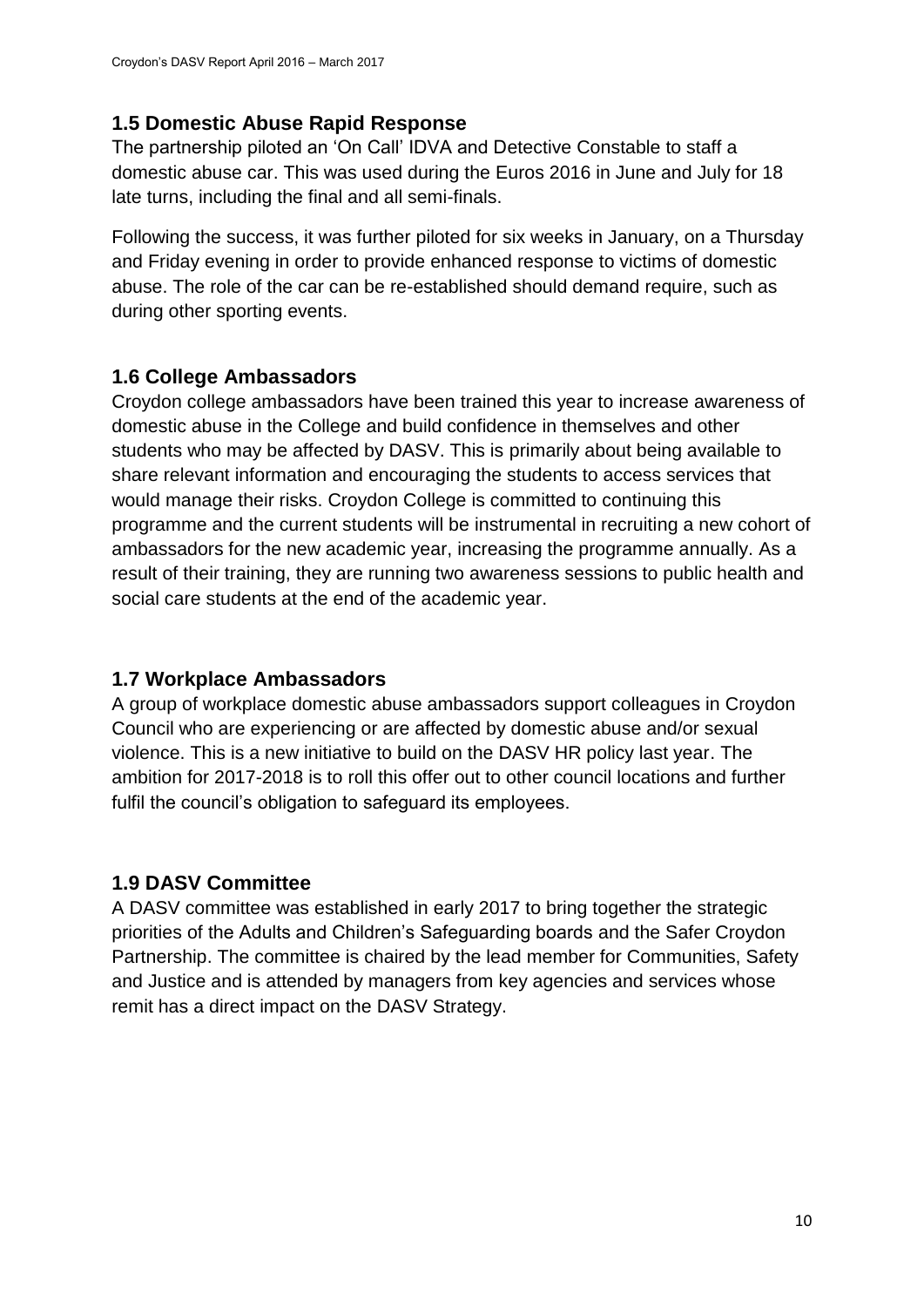#### <span id="page-10-0"></span>**1.10 Dedicated Leads in Schools and GP Surgeries**

Schools and GPs as universal services are well placed to identify individuals affected by DASV early and ensure they receive the support needed so that risks do not escalate. All schools have been asked to identify leadership to receive core training and act as a single point of contact regarding key DASV developments as well as enabling information sharing concerning particular families. For schools, leads have assumed responsibility for DASV within their safeguarding role.

35 out of 62 GP practices and 94 out of 150 schools have signed up so far and nominated DASV leads. The 2017-18 marketing strategy focuses providing tailored marketing material within GP practices and pharmacies, with a target of 100% of GPs and Schools identifying a DASV lead.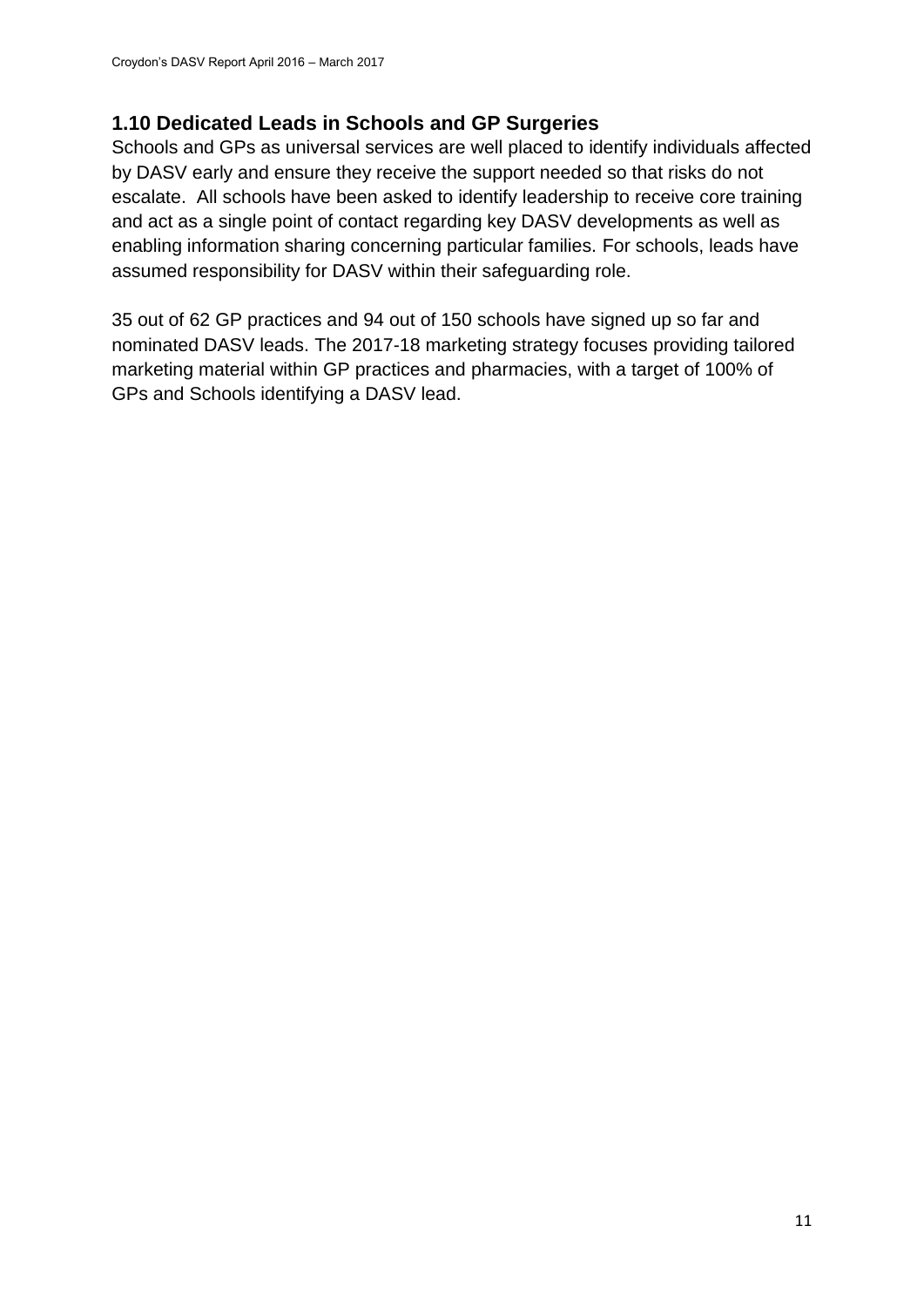# <span id="page-11-0"></span>**2. FJC Data Report**

#### <span id="page-11-1"></span>**2.1 Referrals to the FJC**

In the period April 2016 – March 2017, a total of 912 new referrals were seen at the FJC. The number of referrals received each month during the last year includes those considered as high risk and referred to MARAC.

#### **Figure 7**



Source: FJC Tracker

Recorded footfall at the FJC this year totalled 2568 people. Based on a 52 week year, with the FJC open to the public four days a week this is an average of 12 service users seen per day, some of whom are repeat visitors.

As seen in figure 2 below, there was a 3% increase in footfall compared to the previous year and those who are seen for an assessment for the first time (new referrals) have remained fairly consistent.



Source: FJC Tracker and previous data reports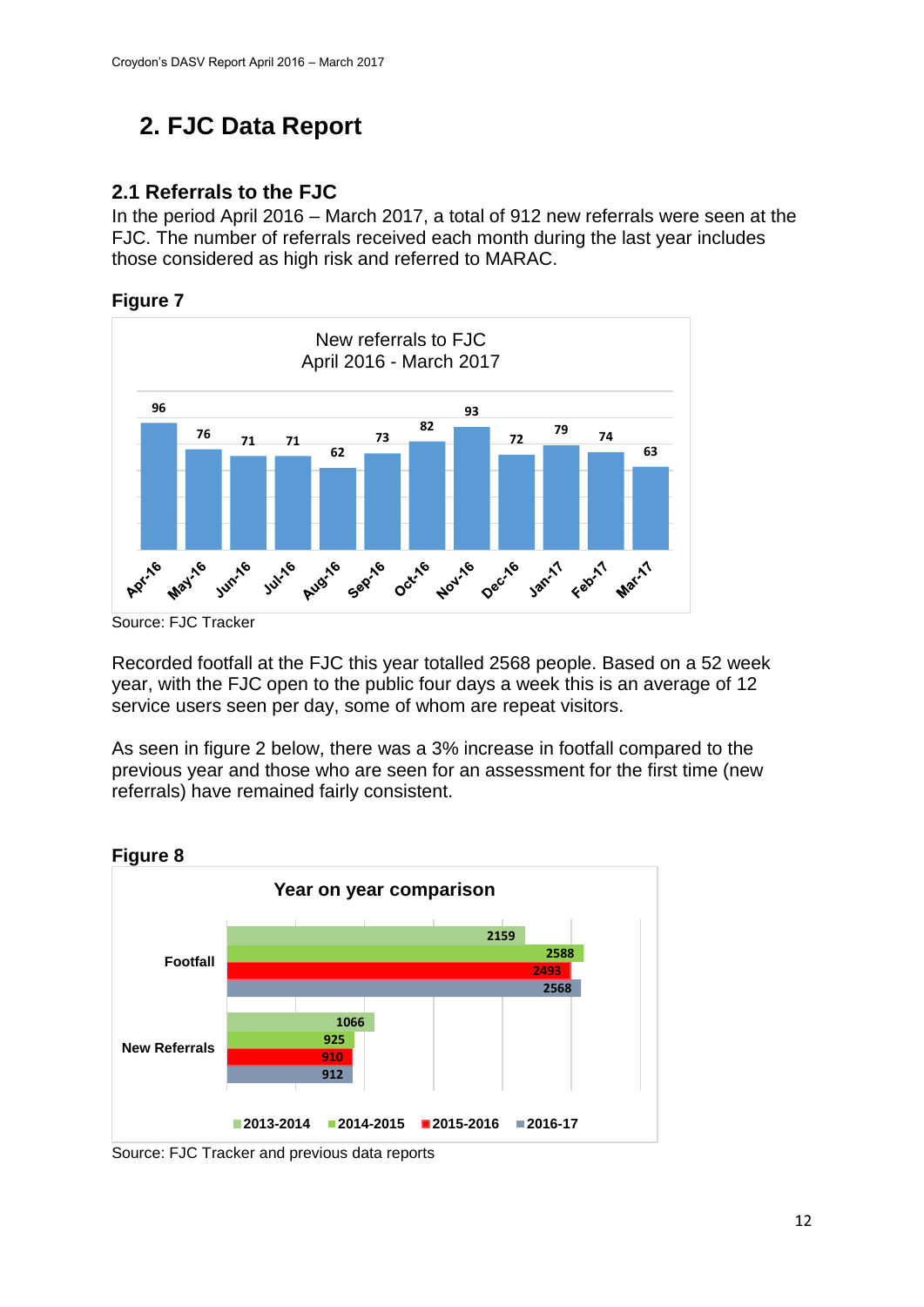It is typical for the FJC to see an increase in footfall after a school holiday. This is attributed to seasonal trend and is similar to the previous year's footfall where in general, holiday periods tend to be quieter with a spike in referrals just after. This is illustrated in figure 9 where we can also see that generally, the majority of those who access services at the FJC are repeat clients returning for follow on support after their initial appointment.



Source: Footfall Log (recorded from sign in sheets at FJC)

#### <span id="page-12-0"></span>**2.2 Referrers to FJC**

The majority of clients seen at the FJC for an assessment were referred by the Police, Access Croydon (the council's front door for a variety of services) and those who presented of their own accord (self-referrals) as shown in figure 10.

The category 'DV services' include referrals from the National Domestic Violence Helpline, Refuge and other DV specific services outside Croydon including the Gaia Centre in Lambeth and local One Stop Shops.

'Health service' includes referrals from health professionals at GPs and hospitals. These referrals have remained consistent over the last two years which is testament to the engagement of dedicated leads for DASV within GPs and location of an Independent Domestic Violence Advocate at the Croydon University Hospital. Continued communication with DASV leads has also led to a marked increase in engagement with the service in terms of accessing training, attending partnership forums and liaising with the FJC directly in regards to particular clients. Compared to previous annual reports, the health service figure has been disaggregated this year to represent medical professionals only and exclude those referred by mental health or substance misuse services.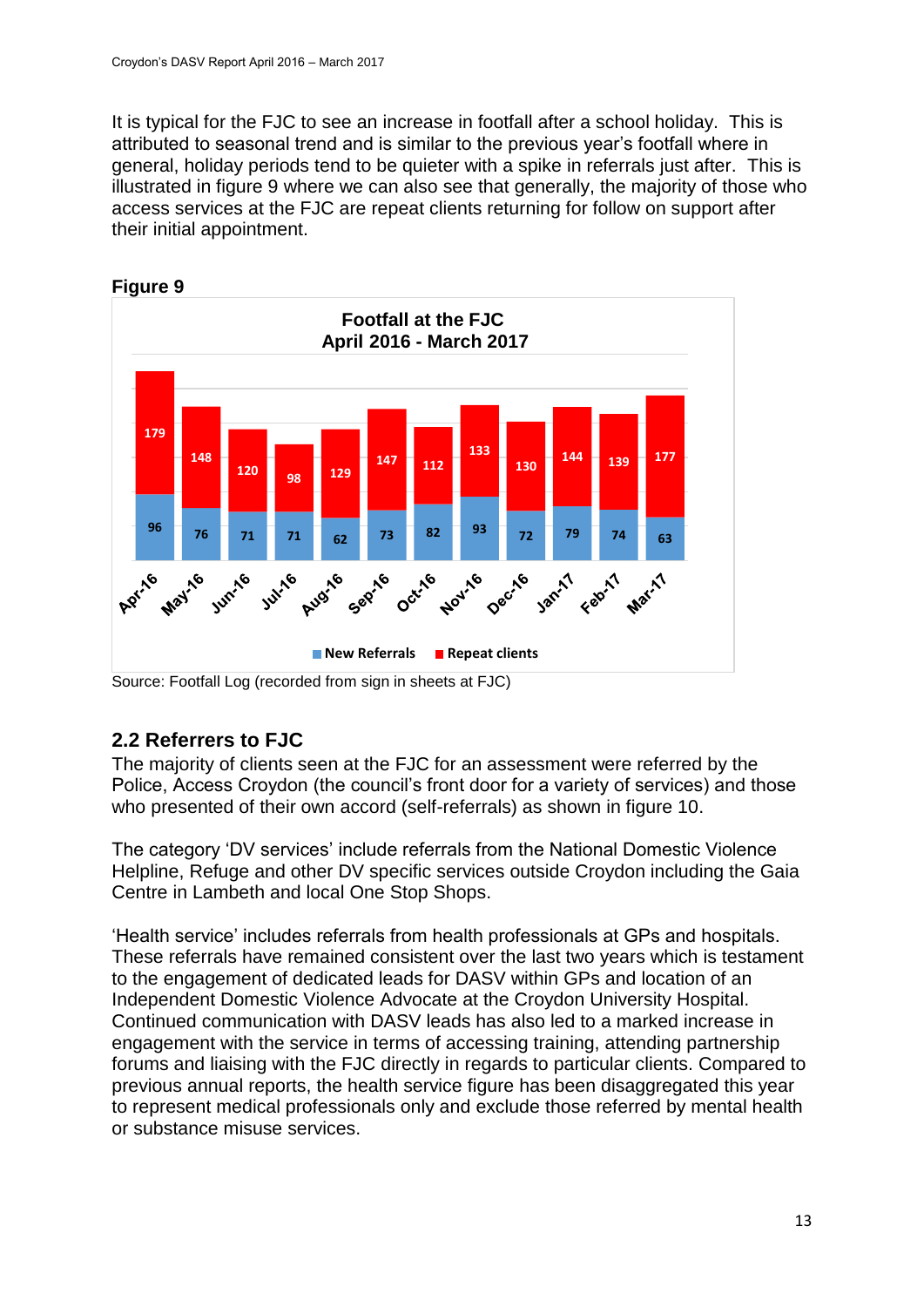The category 'Education' includes primary and secondary schools and colleges. 'Other' includes referrals from Courts and solicitor firms, Job Centre Plus, housing associations, other service providers as well as organisations in other boroughs.

Please note Access Croydon includes Housing.



**Figure 10**



Service users present at the FJC as a result of:

- **direct referrals** (a practitioner makes a referral directly to the FJC and requests that their client be contacted for an appointment). As demonstrated in figure 10 the majority of these are from the police.
- **self-referrals** (the service user has found out about the service either online or via physical advertising and presents at the FJC of their own accord). Clients are able to drop in to the service three days a week to receive support.
- **Signposted** (the service user has been directed to the FJC by someone else, this can be an agency, practitioner, friend or family member).

| <b>Referral type</b> |    |
|----------------------|----|
| Signposted           | 65 |
| Direct referral      | 22 |
| Self-referral        | 13 |

| Table 2 |  |
|---------|--|
|---------|--|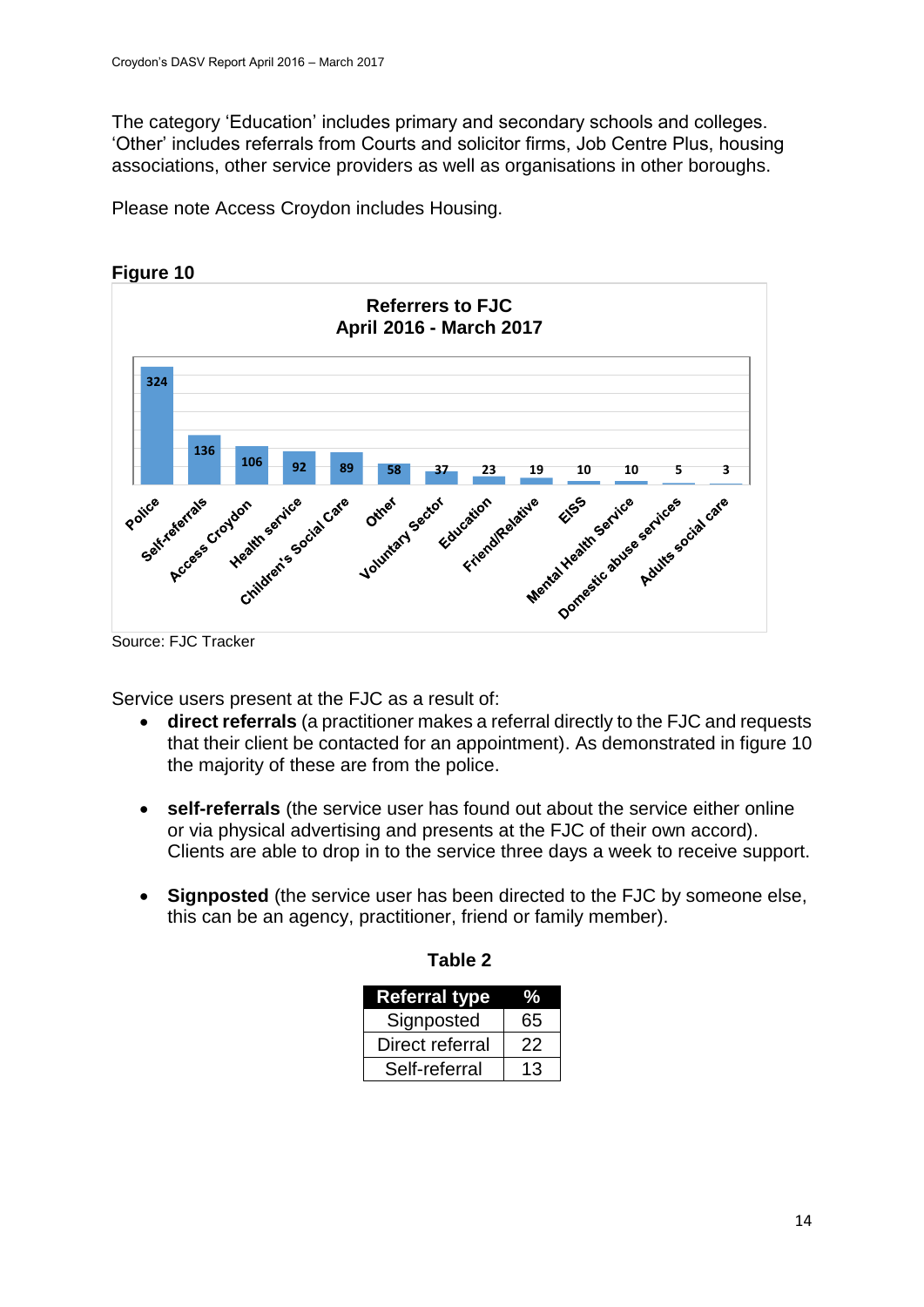#### <span id="page-14-0"></span>**2.3 Service User Profiles**



The majority of service users are female and within the age category 21-40.

Source: FJC Tracker

Figure 13 shows a breakdown of sexual orientation reported by service users. 96% classified themselves as heterosexual with only 2% recorded as homosexual and bisexual. According to the Office of National Statistics (ONS), the London estimate for homosexual and bisexual in London was 2.6% in 2011 indicating that the FJC is not working closely with Croydon's LGBT community.

The 2017-2020 strategy identifies the need to ensure that the service meets the needs of a diverse range of service users, including that of the LGBT community.



|  | abl | Ίι<br>σ |  |
|--|-----|---------|--|
|  |     |         |  |

| <b>Sexual orientation</b> | Count |
|---------------------------|-------|
| Heterosexual              | 857   |
| Homosexual                | 13    |
| <b>Bisexual</b>           | հ     |
| Prefer not to answer      | R     |
| Not known                 | 13    |

Source: FJC Tracker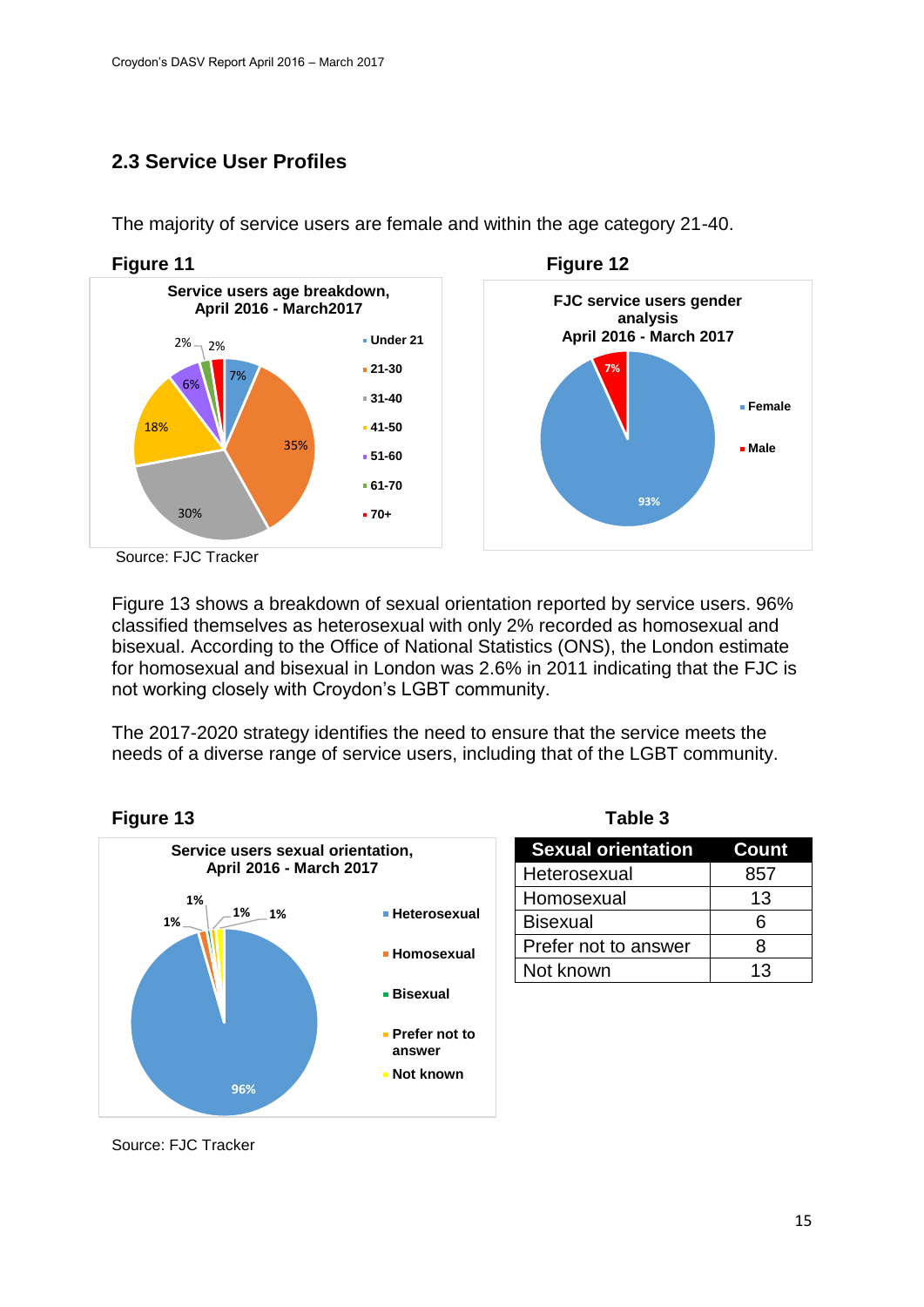45% of the service users supported over April 2016 – March 2017 were from Black and Minority Ethnic groups whereas 39% were from White British and White Other Backgrounds as seen below in Figure 14 and Table 4.

The category "White other" largely represents service users who are EU nationals. The FJC receive a number of service users who often present additional challenges when being offered support as a result of having no recourse to public funds. With housing and benefits restrictions, services have a limited support offer, which often increases the likelihood of a victim returning to the perpetrator on whom they are financially reliant. The 2017-2018 Communications action plan emphasises the need to support those experiencing additional disadvantage, especially those with no recourse to public funding and EEA migrants.



 **Table 4 Figure 14**









| <b>Vulnerability</b> | % of new<br>referrals |
|----------------------|-----------------------|
| Substance            |                       |
| misuse               | 6%                    |
| Mental               |                       |
| Health               | 16%                   |
| <b>Disability</b>    | 4%                    |

Source: FJC Tracker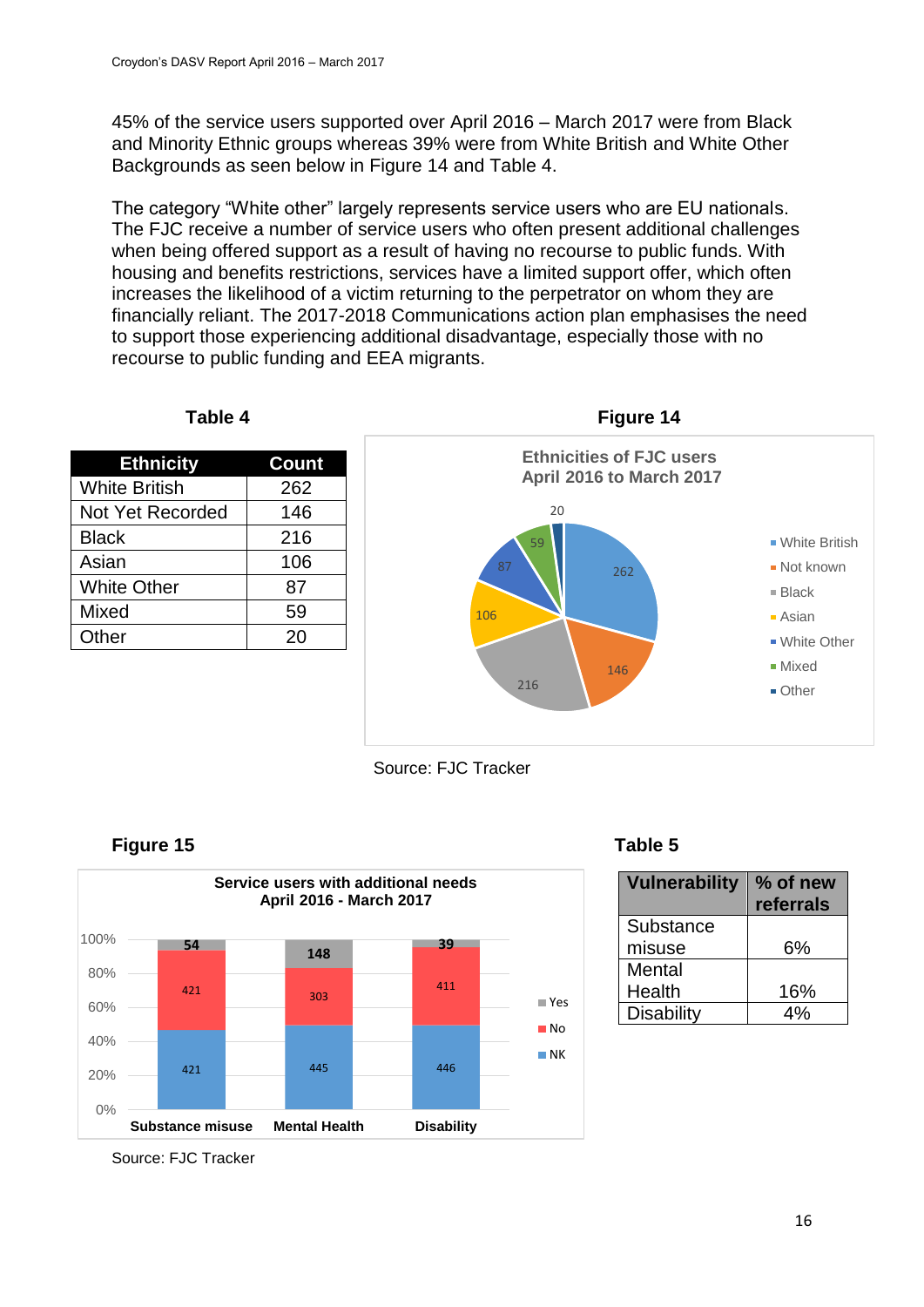Figure 15 and Table 4 focuses on the 'trigger trio' – substance misuse, mental health and disability. On average 10% of new referrals are deemed to be as vulnerable as affected by one of the three 'trigger trio'.

#### <span id="page-16-0"></span>**2.5 Abuse Reported**

The abuse reported by service users at the FJC is illustrated below, with emotional and verbal abuse being the most commonly reported as shown in figure 16. Clients rarely report just one type of abuse which is reflected below in the figure, as abusers behave in ways that include more than one type of domestic violence and the boundaries between some of these behaviours are often quite blurred<sup>1</sup>. The figure will be lower the real abuse levels due to such data being based on self reporting.



**Figure 16**

Source: FJC Tracker

#### <span id="page-16-1"></span>**2.6 MARAC**

1

Upon completion of the Safe Lives DASH Risk Identification Checklist (RIC), cases are deemed high risk if scoring 14 and above or if due to professional judgement risk factors presented are considerable regardless of their score. The cases are allocated to an Independent Domestic Violence Advocate (IDVA) to work with the victim to reduce or eliminate the risk of abuse. The cases are then referred to the Croydon MARAC which is held fortnightly. The number of referrals to the MARAC for the year is shown in figure 12, and is a 28% increase on the number of MARACs heard in the previous year. 15% of these cases were repeat referrals, where there has been a new incident between the same victim and perpetrator within 12 months of the initial referral.

<sup>1</sup> [http://www.domesticviolencelondon.nhs.uk/1-what-is-domestic-violence-/2-forms-of-domestic](http://www.domesticviolencelondon.nhs.uk/1-what-is-domestic-violence-/2-forms-of-domestic-violence.html)[violence.html](http://www.domesticviolencelondon.nhs.uk/1-what-is-domestic-violence-/2-forms-of-domestic-violence.html)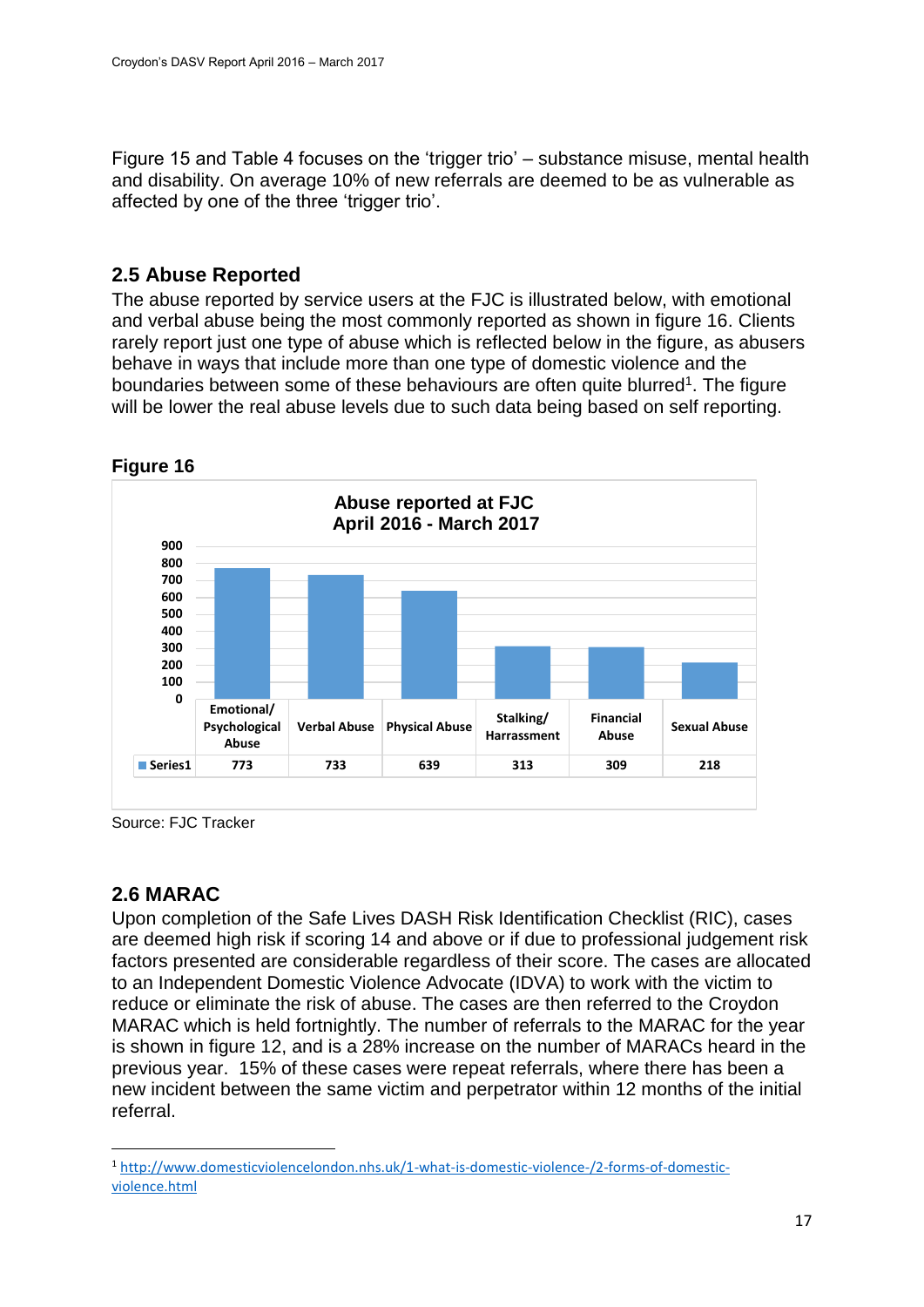**Figure 17** 



| Table 6                         |                                    |  |
|---------------------------------|------------------------------------|--|
| <b>Referral</b><br><b>Month</b> | <b>Total</b><br>cases<br>discussed |  |
| Apr-16                          | 46                                 |  |
| May-16                          | 55                                 |  |
| <b>Jun-16</b>                   | 51                                 |  |
| <b>Jul-16</b>                   | 47                                 |  |
| Aug-16                          | 44                                 |  |
| Sep-16                          | 50                                 |  |
| Oct-16                          | 47                                 |  |
| <b>Nov-16</b>                   | 42                                 |  |
| Dec-16                          | 20                                 |  |
| Jan-17                          | 49                                 |  |
| Feb-17                          | 52                                 |  |
| Mar-17                          | 72                                 |  |
| <b>Total</b>                    | 575                                |  |

A breakdown of where referrals to MARAC originate is as shown in Figure 18. As shown, the majority of referrals received were from the FJC and the police. In 2017- 2018 there will be further encouragement for more schools and GPs to identify DASV leads which in turn should increase the number of referrals from health and education.

Not all of referrals form the FJC will have originated from self-referrals to the FJC, many of these would have been referred from other agencies originally. Following an assessment being completed by the FJC, they have then been referred to MARAC.



#### **Figure 18**

Source: MARAC Tracker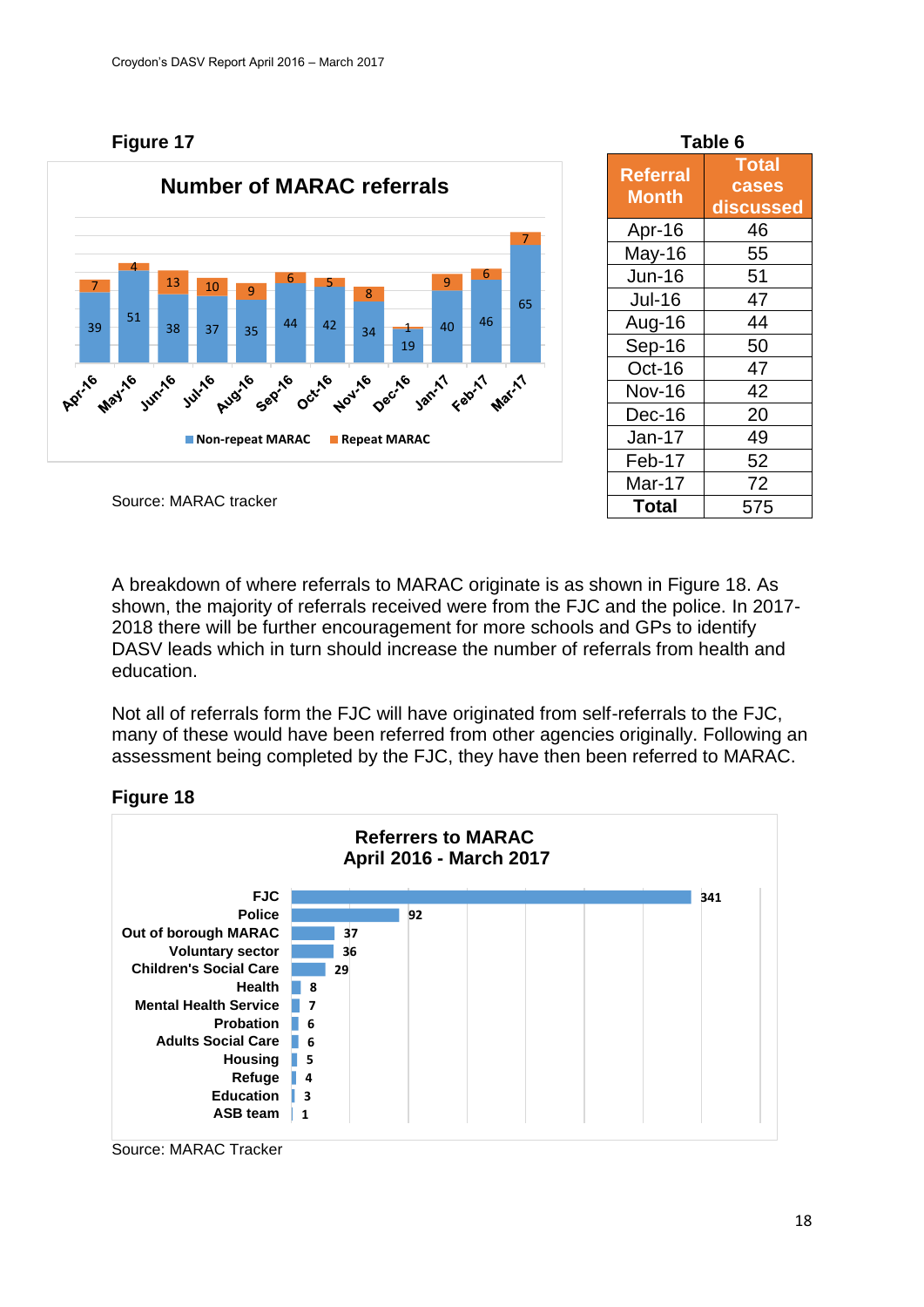As shown in figure 19, 64% of the MARAC referrals received have children. For this reason, the impact of DASV on children is being included in Croydon's Domestic Abuse and Sexual Violence 2017-2020 strategy, ensuring that support is provided for children and young people directly affected.



| rapie <i>r</i>  |          |  |
|-----------------|----------|--|
| <b>Referral</b> | % with   |  |
| <b>Month</b>    | children |  |
| Apr-16          | 65%      |  |
| May-16          | 64%      |  |
| <b>Jun-16</b>   | 69%      |  |
| <b>Jul-16</b>   | 62%      |  |
| Aug-16          | 66%      |  |
| Sep-16          | 74%      |  |
| Oct-16          | 62%      |  |
| <b>Nov-16</b>   | 62%      |  |
| Dec-16          | 60%      |  |
| $Jan-17$        | 67%      |  |
| Feb-17          | 62%      |  |
| Mar-17          | 58%      |  |
|                 |          |  |

Source: MARAC Tracker

The biggest proportion of victims and perpetrators referred to MARAC are within the 21-30 and 31-40 age brackets, see figures 20 & 21. This is reflective of the demographics of the FJC referrals.



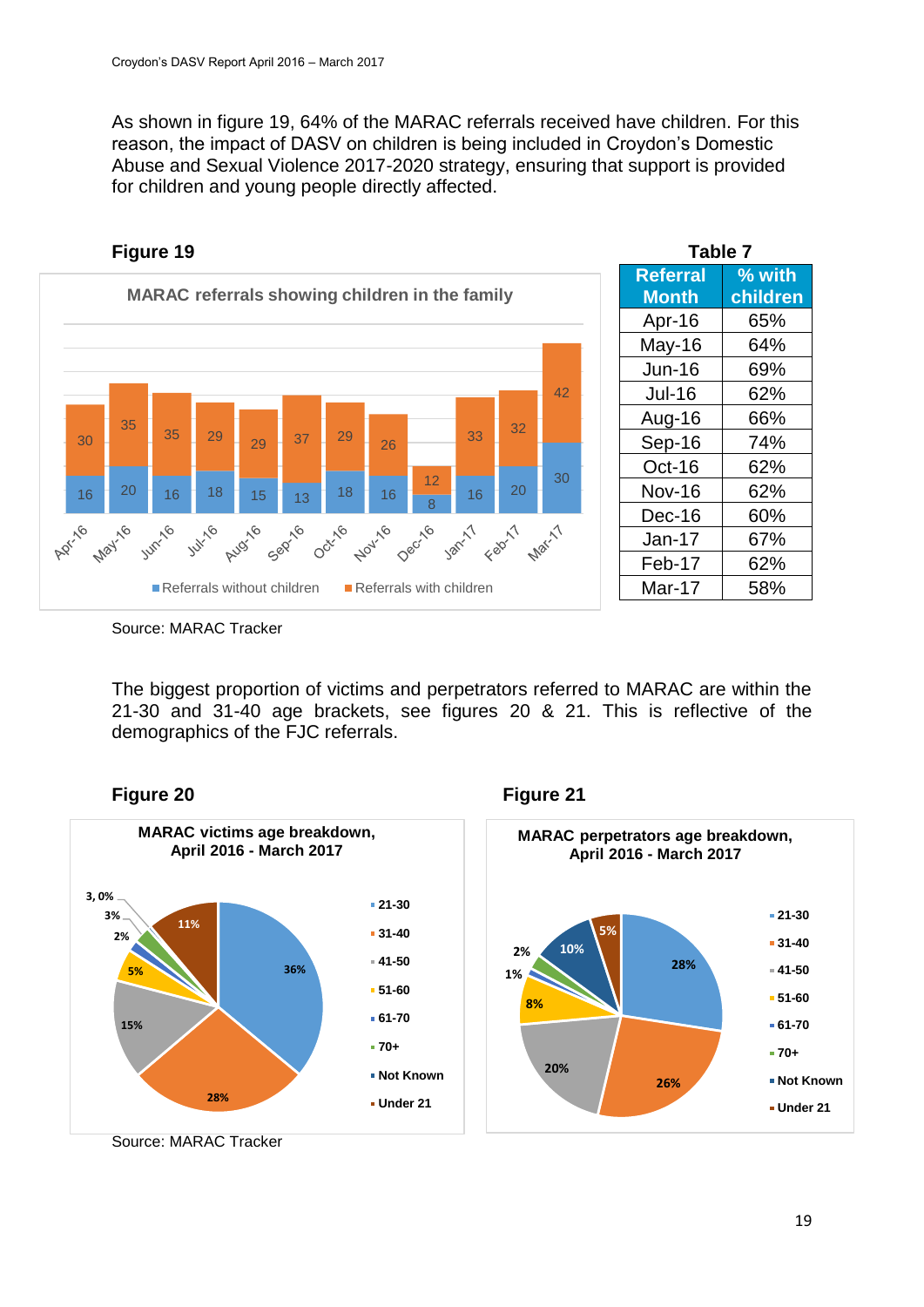MARAC is well attended, with particularly good attendance from Children's Services, the Police and Probation.

Professionals complete the Croydon MARAC referral having had a discussion with the individual whom they believe may be being abused physically or emotionally etc by their own family member, or potentially their clients. This information advises partner agencies of the details of the victim, perpetrator and details of children and other vulnerable adults within the household etc. The referral form has three purposes 1. it enables partners to complete safeguarding checks

2. Partner can come together and seek to form a robust safety plan around the victim and the other individuals in order to support them to get away from the perpetrator. 3. If the victim does not wish to leave the perpetrator, it enables partner agencies to be aware that there are potential serious issues/difficulties with this family and to have the start of a safety plan together, this may include Police informing Probation if the perpetrator has been arrested for any new matters involving assault on the victim and allows Probation to seek recall or put in place another risk management plan.

*By Kathy Macey - Probation Officer, NPS Safeguarding Lead Croydon*